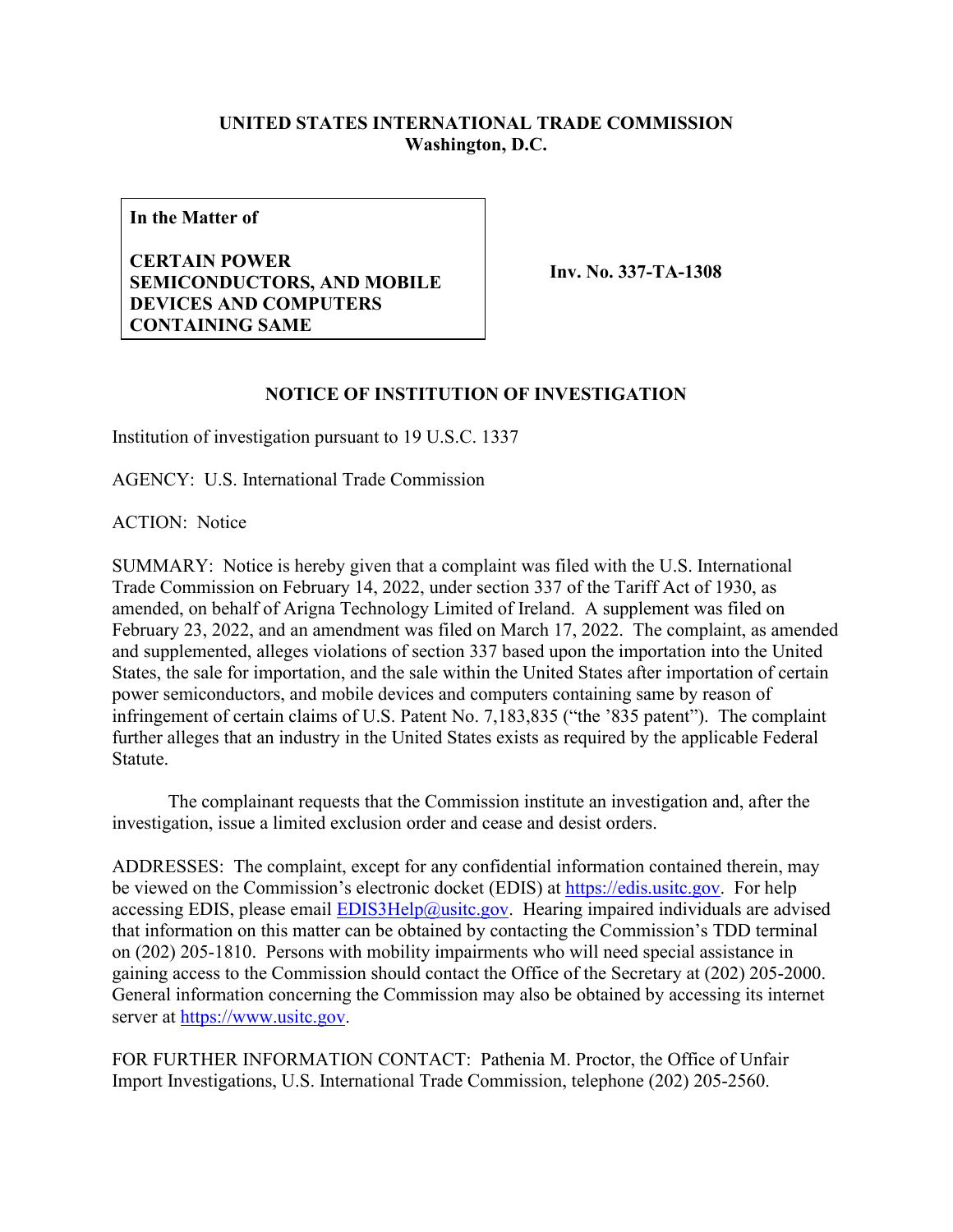## SUPPLEMENTARY INFORMATION:

AUTHORITY: The authority for institution of this investigation is contained in section 337 of the Tariff Act of 1930, as amended, 19 U.S.C. 1337, and in section 210.10 of the Commission's Rules of Practice and Procedure, 19 C.F.R. 210.10 (2021).

SCOPE OF INVESTIGATION: Having considered the complaint, the U.S. International Trade Commission, on March 28, 2022, ORDERED THAT –

(1) Pursuant to subsection (b) of section 337 of the Tariff Act of 1930, as amended, an investigation be instituted to determine whether there is a violation of subsection (a)(1)(B) of section 337 in the importation into the United States, the sale for importation, or the sale within the United States after importation of certain products identified in paragraph (2) by reason of infringement of one or more of claims 1 and 2 of the '835 patent, and whether an industry in the United States exists as required by subsection (a)(2) of section 337;

(2) Pursuant to section 210.10(b)(1) of the Commission's Rules of Practice and Procedure, 19 C.F.R. 210.10(b)(1), the plain language description of the accused products or category of accused products, which defines the scope of the investigation, is "power semiconductors with envelope tracking modules, and products such as mobile devices, tablets, and laptop computers containing the same";

(3) Pursuant to Commission Rule  $210.50(b)(1)$ , 19 C.F.R. § 210.50(b)(1), the presiding administrative law judge shall take evidence or other information and hear arguments from the parties or other interested persons with respect to the public interest in this investigation, as appropriate, and provide the Commission with findings of fact and a recommended determination on this issue, which shall be limited to the statutory public interest factors set forth in 19 U.S.C. §§ l337(d)(l), (f)(1), (g)(1);

(4) For the purpose of the investigation so instituted, the following are hereby named as parties upon which this notice of investigation shall be served:

(a) The complainant is:

Arigna Technology Limited The Hyde Building, Suite 23 **Carrickmines** Dublin 18 Ireland

(b) The respondents are the following entities alleged to be in violation of section 337, and are the parties upon which the complaint is to be served:

> Samsung Electronics Co., Ltd. 129 Samsung-Ro Maetan-3dong, Yeongtong-gu Suwon, 443-742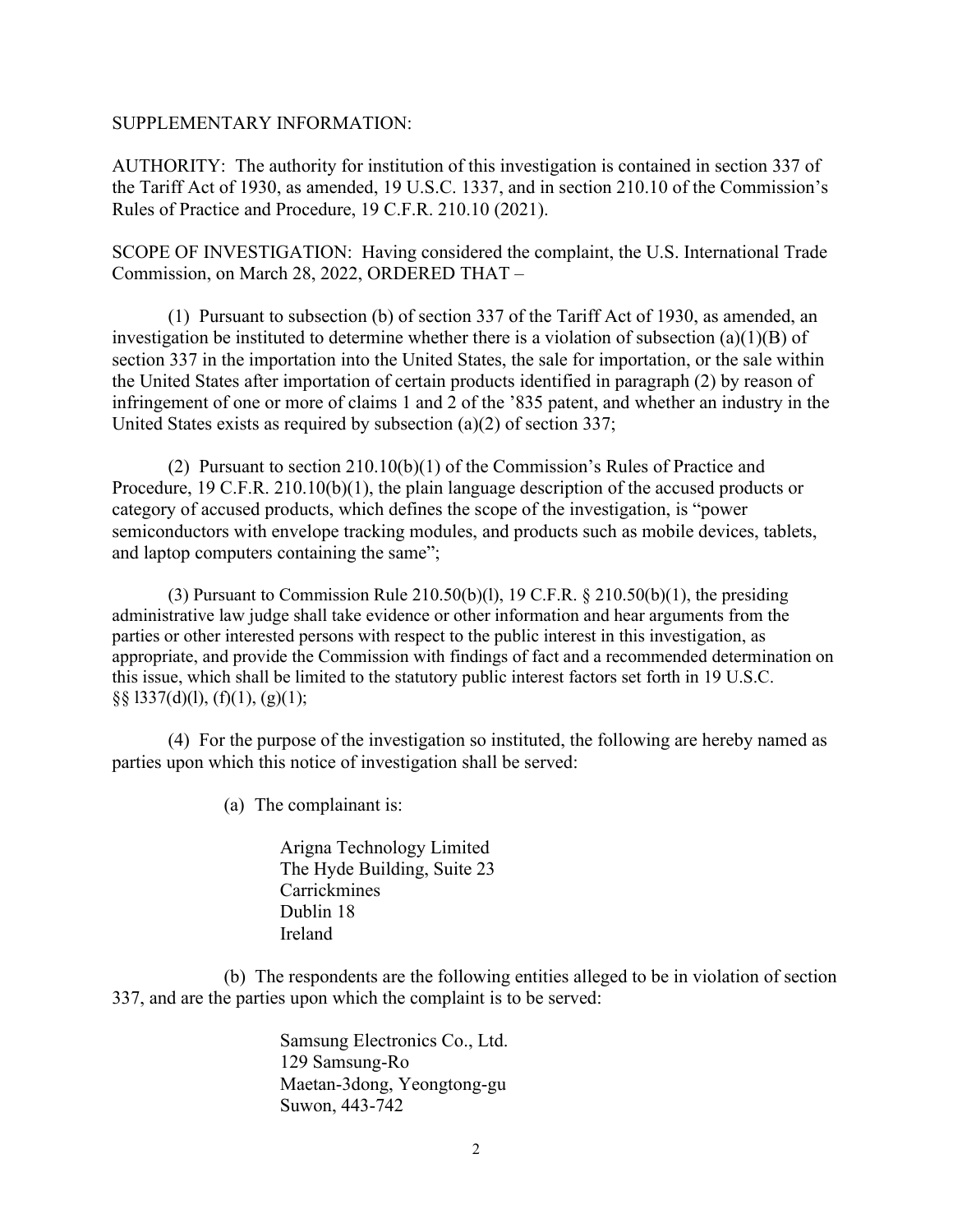Republic of Korea

Samsung Electronics America, Inc. 85 Challenger Rd. Ridgefield Park, NJ 07660

Apple Inc. One Apple Park Way Cupertino, CA 95014

Google LLC 1600 Amphitheatre Parkway Mountain View, CA 94043

TCL Electronics Holdings Limited 7/F, TCL Building, 22 Science Park East Avenue, 22E Hong Kong Science Park, Hong Kong

TTE Technology Inc. 1860 Compton Avenue Corona, CA 92881

TCT Mobile (US) Inc. 25 Edelman, Suite 200 Irvine, CA 92618

TCL Communication Limited 5/F, Building 22E Science Park East Avenue, Hong Kong Science Park, Sha Tin, New Territories, Hong Kong

Lenovo Group Ltd. 6 Chuang ye Road, Haidian District Beijing 100085 China

Lenovo (United States) Inc. 1009 Think Place, Building One Morrisville, NC 27560

Motorola Mobility LLC 222 W. Merchandise Mart Plaza, Suite 1800 Chicago, IL 60654